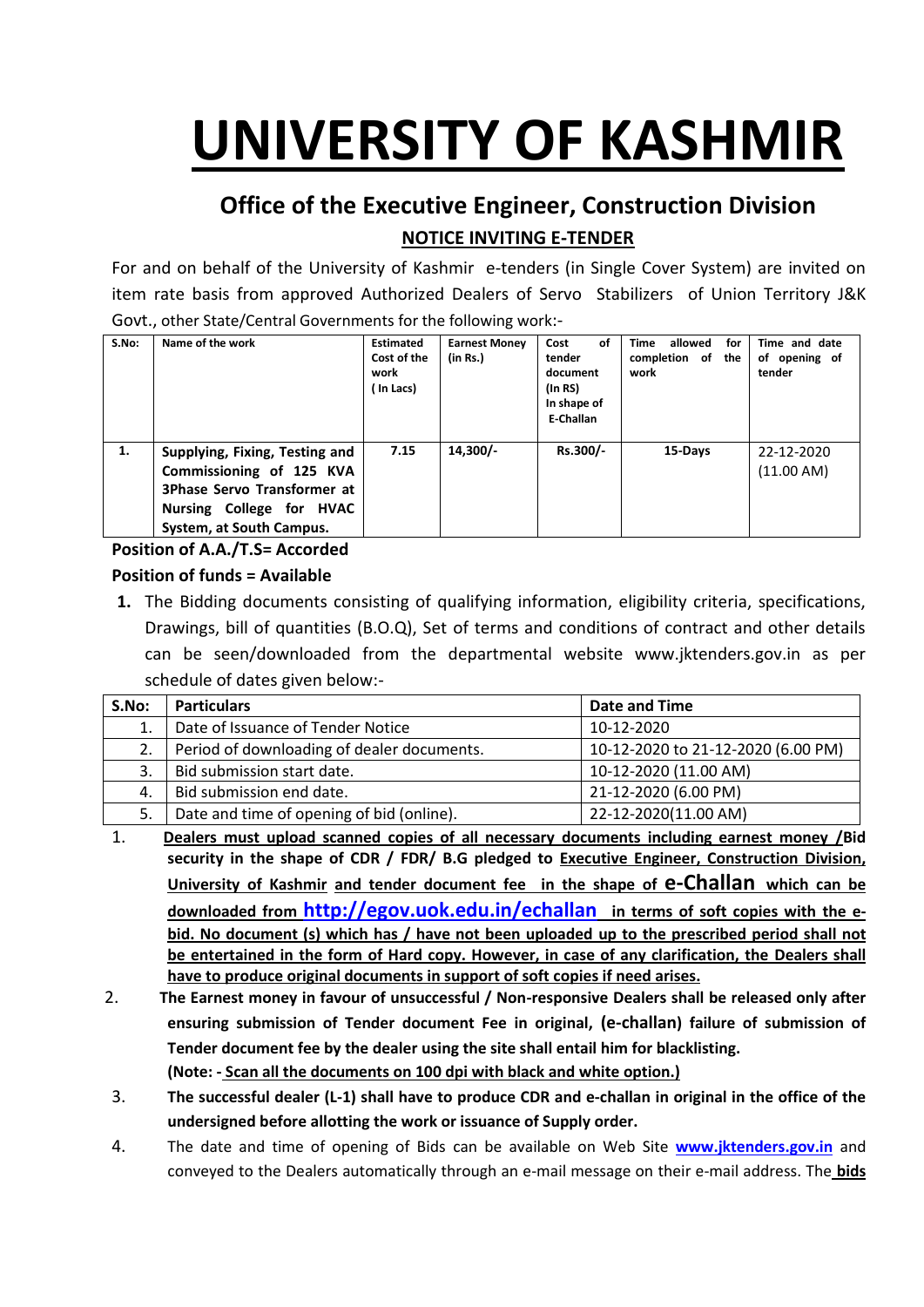**of Responsive Dealers** shall be opened online on same Web Site in the Office of **Executive Engineer, Construction Division, University of Kashmir.**

- 5. The bids for the work shall remain **valid for a period of 120 days from the date of opening of Technical bids.**
- 6. The earnest money shall be forfeited, If:-
- *a. Any dealer/ tenderer withdraw his bid/ tender during the period of bid validity or make any modifications in the terms and conditions of the bid.*
- *b. Failure of Successful dealer to furnish the required performance security within the specified time limit.*
- *c. Failure of Successful dealer to execute the agreement within 28 days after fixation of contract.*
- 7. **Instruction to Dealers regarding e-tendering process.**
- 7.1. Dealers are advised to download bid submission manual from the "Downloads" option as well as from "Dealers Manual Kit" on website [www.jktenders.gov.into](http://www.pmgsytendersjk.gov.into/) acquaint bid submission process.
- 7.2. To participate in bidding process, Dealers have to get 'Digital Signature Certificate (DSC)' as per Information Technology Act-2000. Dealers can get digital certificate from any approved Vendor.
- 7.3. The Dealers have to submit their bids online in electronic format with digital Signature. No bid will be accepted in physical form.
- 6.4. Bids will be opened online as per time schedule mentioned in Para-1.
- 6.5 The Department will not be responsible for delay in online submission due to any reasons.
	- 8. Dealers are advised not to make any change in BOQ (Bill of Quantities) contents. In no case they should attempt to create similar BOQ manually. The BOQ downloaded should be used for filling the item rate inclusive of all taxes and it should be saved with the same name as it contains.
	- 9. **Price escalation and Taxes:-** The unit rates and prices shall be quoted by the dealer entirely in **Indian Rupees** and the rates quoted shall be deemed to include **price escalation and all taxes including CGST and SGST up to** completion of the work, unless otherwise specified. Deduction on account of taxes shall be made from the bills of the contractor on gross amount of the bill as per the rates prevailing at the time of recovery.
	- 10. Dealers are advised to use **"My Documents"** area in their user on e-Tendering portal to store such documents as are required.
	- 11. **In case of any specified project the relevant guidelines / standard bidding document shall be followed.**
- 12. **Instructions to Dealer (ITB)**
- *12.1. All Dealers shall upload the following information and documents along with qualification criteria / qualification information with their bids:-*
- *a. Copies of original documents defining constitution/ legal status, place of registration and principal place of Business.*
- *12.2. Valid GSTIN No. & PAN No. latest GST Clearance Certificate form GST-3B.*
- *12.3. The dealer at his own responsibility and risk should visit and examine the site of work and its surroundings before submission of bid.*
- *12.4. Non attendance of pre-bid meeting will not be cause of disqualification of the dealer.*
- *12.5. All documents relating to the bid shall be in the English Language.*
- *14. The Dealer shall have to use good quality approved materials at his own cost, no departmental supplies be made by the University*
- *14. If the dealer does not quote rate for any item of the rate list/quantity schedule, cost of such item/ items shall be deemed to be part of the overall/total contract value. No rate shall be allowed for such item / items in the allotment of contract.*
- 13. **General Conditions of Contract:-**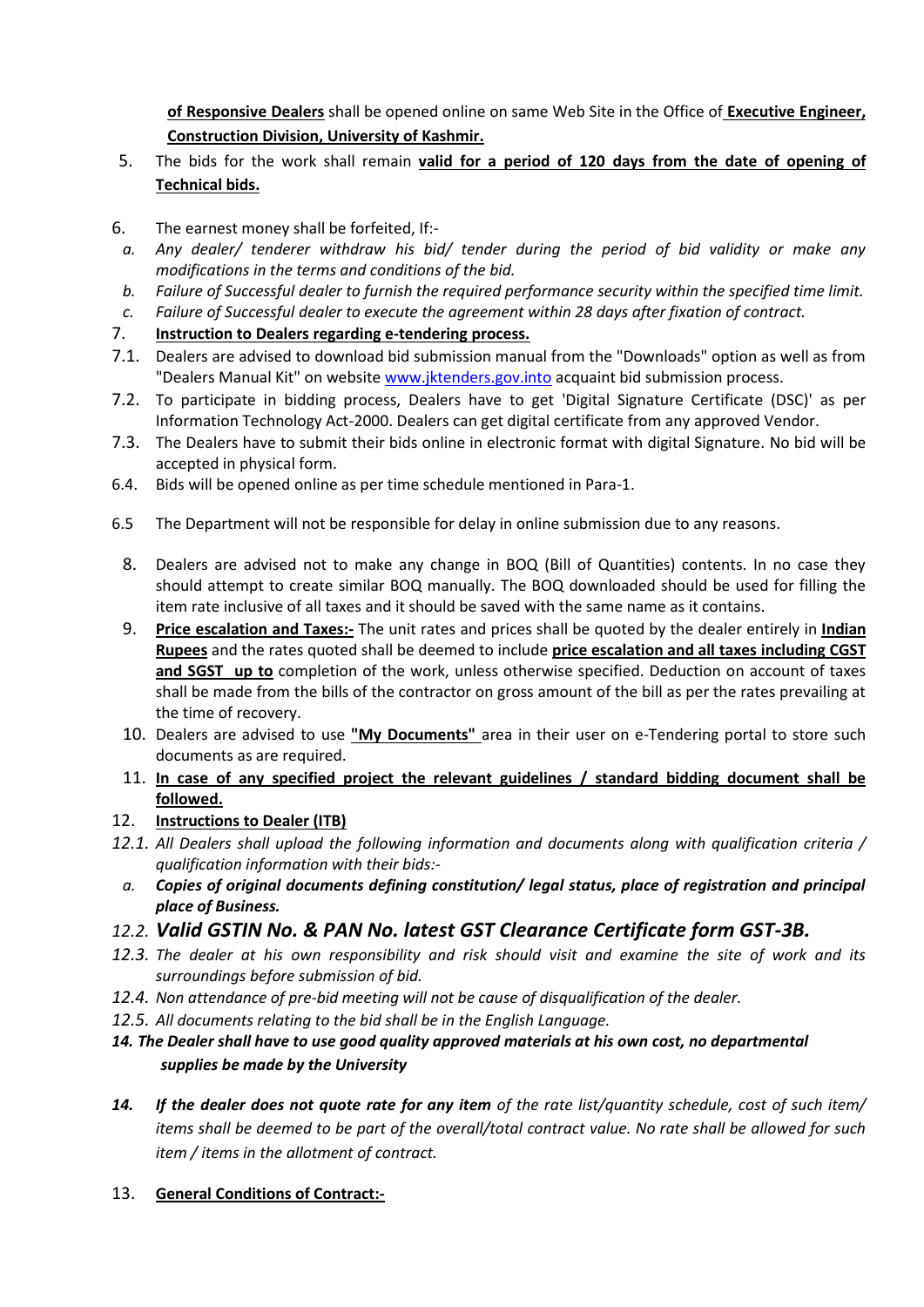- 13.1. The date of start of the work shall be reckoned within one week from the date of issuance of LOI/Contract allotment as the case may be.
- 13.2. **Penalty for delay in completion:-**In case of delay in completion of work beyond stipulated period of completion, penalty of Rs. 2000/- per day but up to maximum of 10% of the total contract shall be imposed.
- 13.3. **Time extension:-**Suitable time extension shall be granted in case of increase in scope of work and in the event of delay beyond control of contractor to be determined by the department.
- 13.4. **Advance Payments**:-No mobilization advance/equipment advance shall be paid unless otherwise specified in the SBD.
- 13.5. **Secured Advance**:-No secured advance is admissible unless otherwise specified.
- 13.6. **Retention Money: -** 10% shall be deducted from each running bill of the successful contractor which shall be released after virtual completion of work in all respects/when recommended.
- 13.7. **Schedule of Payment:-**The payment schedule shall be fixed after award of contract in favour of successful dealer, on the basis of availability of funds and value of work executed, shall be determined by the Engineer.
- 13.8. **Amendment of bidding document:-**Before the deadline for submission of bids the employer may modify the bidding documents by issuing Addenda.
- 13.9. **The tender receiving authority reserves the right to accept or reject any tender or all tenders without assigning any reason thereof.**
- 13.10. **Unbalanced Bid:-** In case bid of the lowest dealer is found unbalanced, the successful dealer shall have to produce additional performance security in shape of CDR/ FDR /B.G within (7) days after opening of price bids, as per following break-up:-

| S.No | Percentage of unbalance bid viz., advertised cost on account of<br>Low rates | <b>Additional Performance</b><br><b>Security</b> |
|------|------------------------------------------------------------------------------|--------------------------------------------------|
| 01.  | Upto and including 15% below                                                 | Nil                                              |
| 02.  | Greater than 15% and up to 20% below.                                        | 5%                                               |
| 03.  | Greater than 20% and up to 25% below.                                        | 10%                                              |
| 04.  | Greater than 25% to 30% below                                                | 15%                                              |
|      | Greater than 30% below.                                                      | 20%                                              |

**Additional security shall be released after successful completion of (6) months maintenance liability period.**

*In case the rate/Rates quoted by the contactor to any item/items in the bill of quantities has/have been found higher than the estimated rate, then contractor will be called for negotiation of rate or will be allotted on the basis of calculations made as per book of analysis of rates 2016 CPWD keeping in view the present market rate.* 

- 13.11. **Restoration of work: -** On completion of contract the contractor shall be responsible to remove all un-used material and restore all work in its original position at his own cost.
- 13.12. **Traffic regulations:-**The contractor is bound to adhere to traffic regulations as is applicable from time to time and ensure arrangements of smooth regulation of traffic during execution of work.
- 13.13. **Arbitration:-** The arbitration shall be conducted in accordance with the arbitration procedure stated in the J&K conciliation and Arbitration Act No:-xxxv of 1997 issued vide SRO No:-403 vide Notification of J&K Govt., "Law Department" 11th December-1997.
- 13.14. **Defective Liability period:** The DLP shall be commenced from the date of certified completion of work and period shall be 6 months.
- 13.15. In case the agency fails to execute the work, the deposits in the shape of CDR and Additional performance guarantee shall be liable for forfeiture besides initiating other punitive actions against the defaulter without serving any notice.
- 13.16. **ALL KEY CONSTRUCTION MATERIAL shall have to be strictly as per prescribed specifications and approval of the Engineer In-charge.**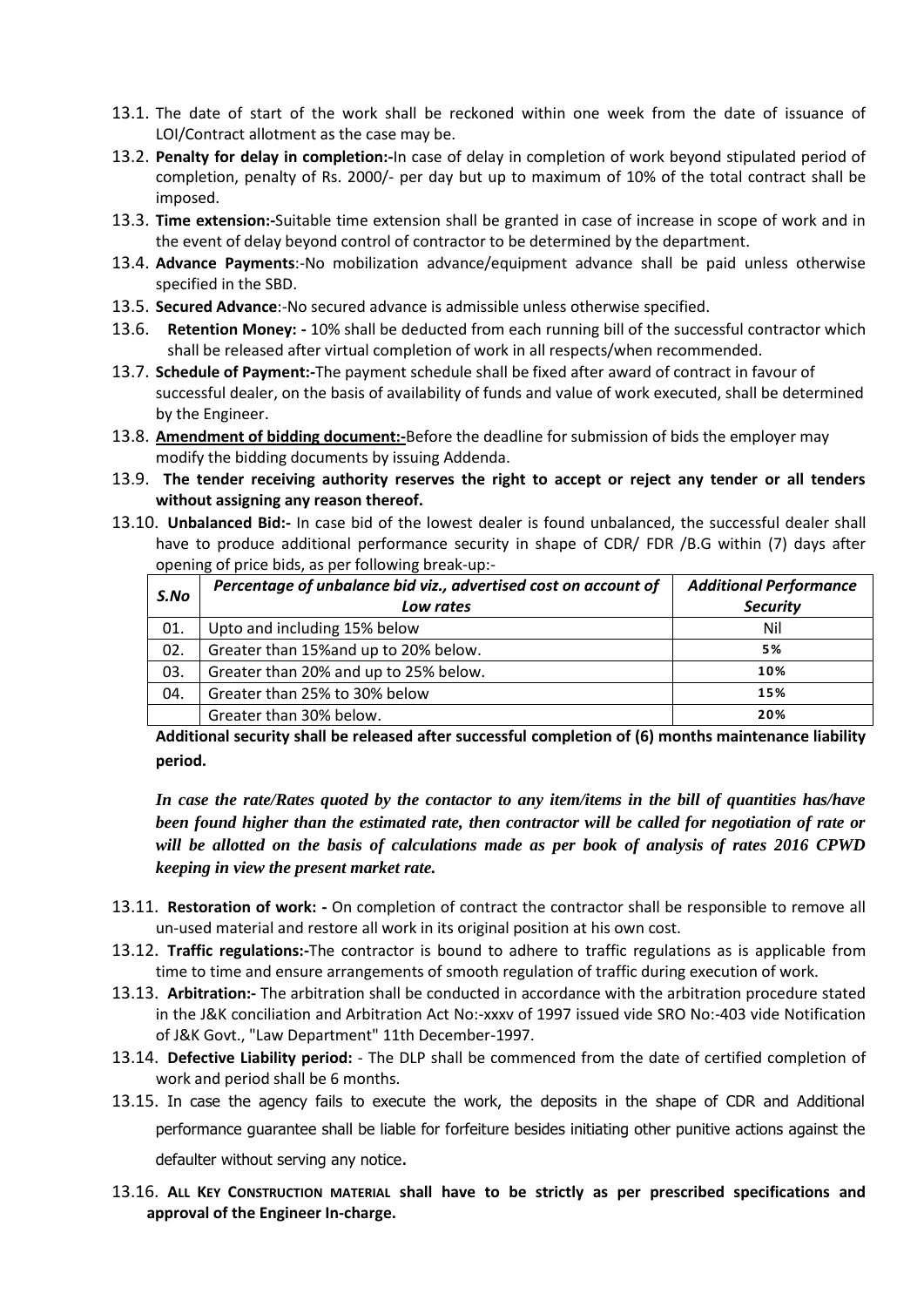- 13.17. The CDR shall be released after (6) six months from completion of the work and satisfactory maintenance for such period.
- 13.18. Failure on part of the contractor to fulfill his obligations of maintenance schedules shall result in forfeiture of the deposits held for this purpose as well as the CDR for this work.
- 13.19. **Safety: -** The contractor shall be responsible for safety of all activities at site of work.
- 13.20. **Discoveries**: Anything of historical or other interest or of significant value unexpectedly discovered on the site shall be the property of University.
- 13.21. **Tests**:-The contractor shall be solely responsible for carrying out the mandatory tests required for the quality control at his own cost (if applicable).
- 13.22. **Termination**: The employer may terminate the contract if the contractor causes a fundamental breach of the contract.

#### 13.23. **Fundamental breach of contract will include:-**

- *a. Continuous stoppage of Work for a period of 30 days without authorization of Engineer in-charge.*
- **b.** *Contractor is declared bankrupt.*
- *c. Any evidence of involvement of contractor in corrupt practices.*
- *d. If the contractor indulges in wilful disregard of the quality control measures put in place by the department.*
- *e. Contractor delays the completion of work beyond stipulated time of completion.*
- *f. Pursuant to the process of termination of defaulted contract, the employer reserves the right to invite fresh tender for the balance work at the risk and cost of defaulting contractor.*
- *g. If in case contractor failed to start /complete the work, within the stipulated time period, his CDR/Earnest Money shall be forfeited after termination of the contract. Besides, defaulting contractor shall be debarred from taking works in R&B Department at least for one year.*
- 13.24. **Major Labour Laws applicable to establishment engaged in building and other construction Work:**
	- *a. Workmen compensation act 1923.*
	- *b. Payment of Gratuity Act 1972.*
	- *c. Employees P.F. and Miscellaneous Provision Act 1952.*
	- *d. Maternity Benefits Act 1951.*
	- *e. Contract Labor (Regulation & Abolition) Act 1970.*
- *f. Minimum Wages Act 1948.*
- *g. Payment of Wages Act 1936.*
- *h. Equal remuneration Act 1979.*
- *i. Payment of bonus Act 1965.*
- *j. Industrial disputes Act 1947.*
- *k. Industrial employment standing orders Act 1946.*
- *l. Trade Union Act 1926.*
- *m. Child Labour (Prohibition & Regulation) Act 1986.*
- *n. Inter State Migrant workmen's (Regulation of employment & Conditions of service)Act 1979.*
- *o. The Building and other Construction workers (Regulation of employment and Condition of service) Act 1996 and the Census Act of 1996.*
- p. *Factories Act 1948.*
- q. *Compliance with Labour Regulation Laws of J&K State*.
- 13.25. **Specification/Quality Control: -**All items of works shall confirm to specifications as per IRC/ MORTH/ NBO/ CPWD/ SSR/ Any other prescribed specifications and quantities may vary  $\pm$  10% to the estimated quantities.
- 13.26. **Insurance**:- Insurance cover to Labour / Machinery / Work / Plant material / Equipment by the contractor shall be mandatory.
- 13.27. **Laws Governing the Contract:-**The contract shall be governed by Laws of the land.
- 13.28. **Court's Jurisdiction**:-In case of any disputes/differences between contractor and Department the jurisdiction shall be J&K State.
- 13.29. **Time Extension**:
	- *a. The work is to be completed within the time limit specified in the NIT and the time of completion will also increase / decrease in proportion with additional / deleted quantum of work depending upon the actual quantum of work.*